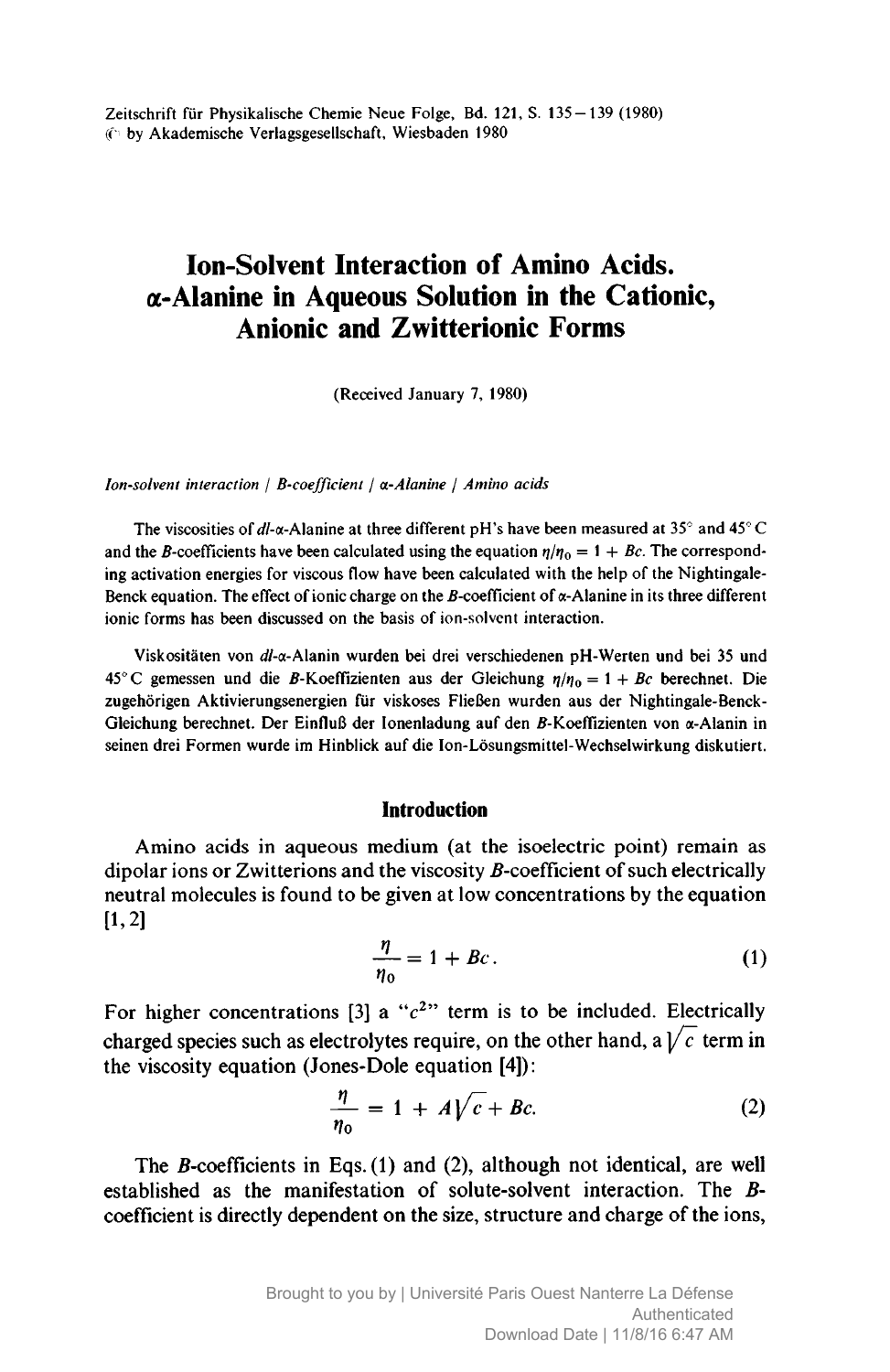and it is interesting to study the effect of charge only on the  $B$ -coefficient keeping the other two factors constant. Few experimental studies [5] have been done in this regard. Since an amino acid molecule may exist once as positively charged, at another time as negatively charged and at yet other times as <sup>a</sup> neutral molecule, depending upon the pH of the medium only, i.e., without otherwise drastic alteration of the environment in which the molecule finds itselfs, it would appear that the amino acid molecule would serve this purpose eminently well. This prompted us to investigate the viscosity behavior of amino acids under the above different conditions.

Nightingale and Benck [6} have applied the theory of absolute reaction rate [7] to the phenomenon of viscous flow of electrolyte solutions and calculated the energy of activation for viscous flow for the electrolyte  $\Delta E^*$ with the help of the following equation:

$$
\Delta E^* = \Delta E_0^* + R \frac{\mathrm{d}\ln\left(1 + Bc\right)}{\mathrm{d}\left(1/T\right)}
$$

where  $\Delta E_0^* = R \frac{d \ln \eta_0}{d \left(1/T\right)}$  is the energy of activation for viscous flow of the  $\left(\begin{array}{c} 0 \end{array} d(1/T)\right)$ solvent. The free energy of activation and the entropy of activation for viscous flow can also be calculated by use of the pertinent equations. The significance of these thermodynamic parameters is that they lead to an insight into the order or disorder producing effect of the ions in the solvent structure.

We report here the values of the viscosity *B*-coefficient of  $dl$ - $\alpha$ -alanine in water,  $0.1(N)$  HCl and  $0.1(N)$  NaOH solution [8] at 35°C and 45°C respectively and therewith the calculated value of the energy of activation of viscous flow. The calculation of the values of the other thermodynamic parameters could not be carried through in absence of required pertinent information.

# Experimental

The  $dl$ - $\alpha$ -Alanine used was analytical grade (Reanal, Budapest) and was used without further purification. The salt was dried at 100° <sup>C</sup> for about <sup>2</sup> <sup>h</sup> each time before being dissolved in double distilled water for preparing solutions on the molai basis. The densities of the solutions were measured at  $35^{\circ}$ C and  $45^{\circ}$ C with 50 ml specific gravity bottles and are precise to  $\pm$  0.0001 g/cm<sup>3</sup>. All viscosity and density measurements were carried out in a constant temperature bath controlled to within  $+0.01^{\circ}$ C. An Ostwald viscometer with a flow time for water at  $35^{\circ}$  C of  $373.5$  s was used. Flow times were measured to an accuracy of 0.1s with <sup>a</sup> stopwatch. At least three measurements for each solution were made, and in most cases these rarely differed mutually by more than 0.2 s. Flow times for water were measured twice for each set of measurements, once at the beginning and the other at the end.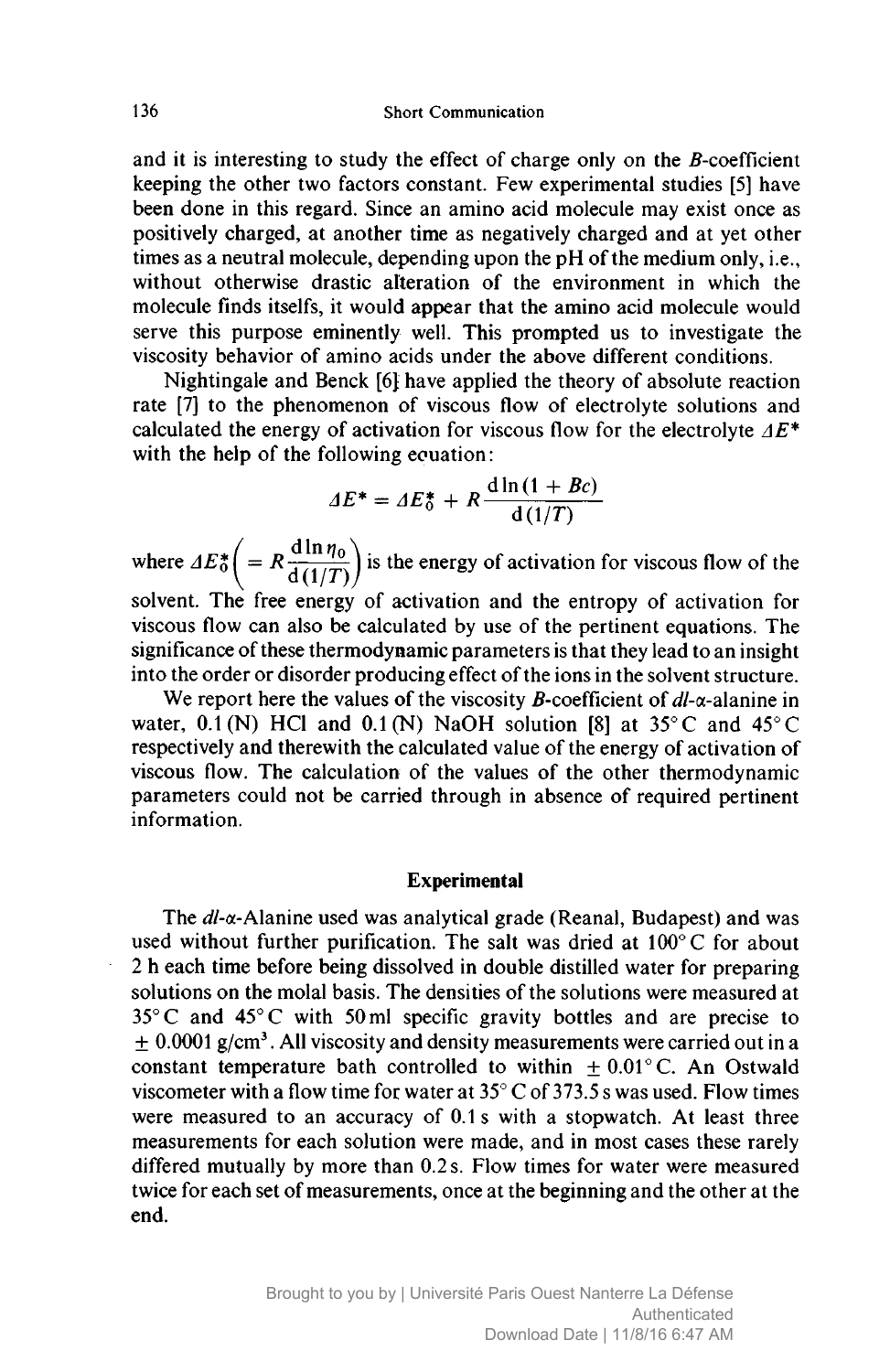

Fig. 1. Relative viscosity contribution as function of concentration

The viscosity of the solutions was calculated with the help of the usual relation  $\eta_1/\eta_2 = d_1 t_1/d_2 t_2$ .  $\eta_{rel}$  for alanine in HCl or NaOH solutions were calculated relative to the corresponding HCl or NaOH solution. Kinetic energy corrections were calculated by means of the usual relation  $\eta/\rho = Ct$ absolute viscosity values of water [9] used at  $35^{\circ}$  C and  $45^{\circ}$  C were 0.7194 and  $-K/t$ , where C and K are the characteristic viscometer constants. The 0.5963 centipoise respectively. The corresponding densities [10] were 0.99406 and  $0.99020$  g/ml respectively. Four to six solutions of  $\alpha$ -alanine were prepared in the concentration range 0.006 to 0.1 (M) for each set of experiments (acid, alkaline and neutral media) at the two temperatures. (For HCl, only three solutions were made.) The experimental results are presented in Fig. 1.

#### **Results**

The *B*-coefficients for  $\alpha$ -alanine in water (isoelectric point 6.1) were calculated by means of Eq.  $(1)$  whereas in the cases of  $\alpha$ -alanine in HCl and NaOH both Eqs. (1) and (2) were tried. Computerised least square fits were made, and it was found, curiously, that Eq.  $(1)$  gave a better fit. The Bcoefficient values at the three different pH's and the two different temperatures together with the corresponding standard deviations are as follows: [35° C;  $\ddot{B}_{\text{in H}_2\text{O}} = 0.244 \left( \pm 0.01 \right), B_{\text{in NaOH}} = 0.205 \left( \pm 0.009 \right), B_{\text{in HCl}} = 0.196$  $(\pm 0.014)$ ; 45°C:  $B_{\text{in H}_2O} = 0.238$  ( $\pm 0.017$ ),  $B_{\text{in NaOH}} = 0.169$  ( $\pm 0.005$ ),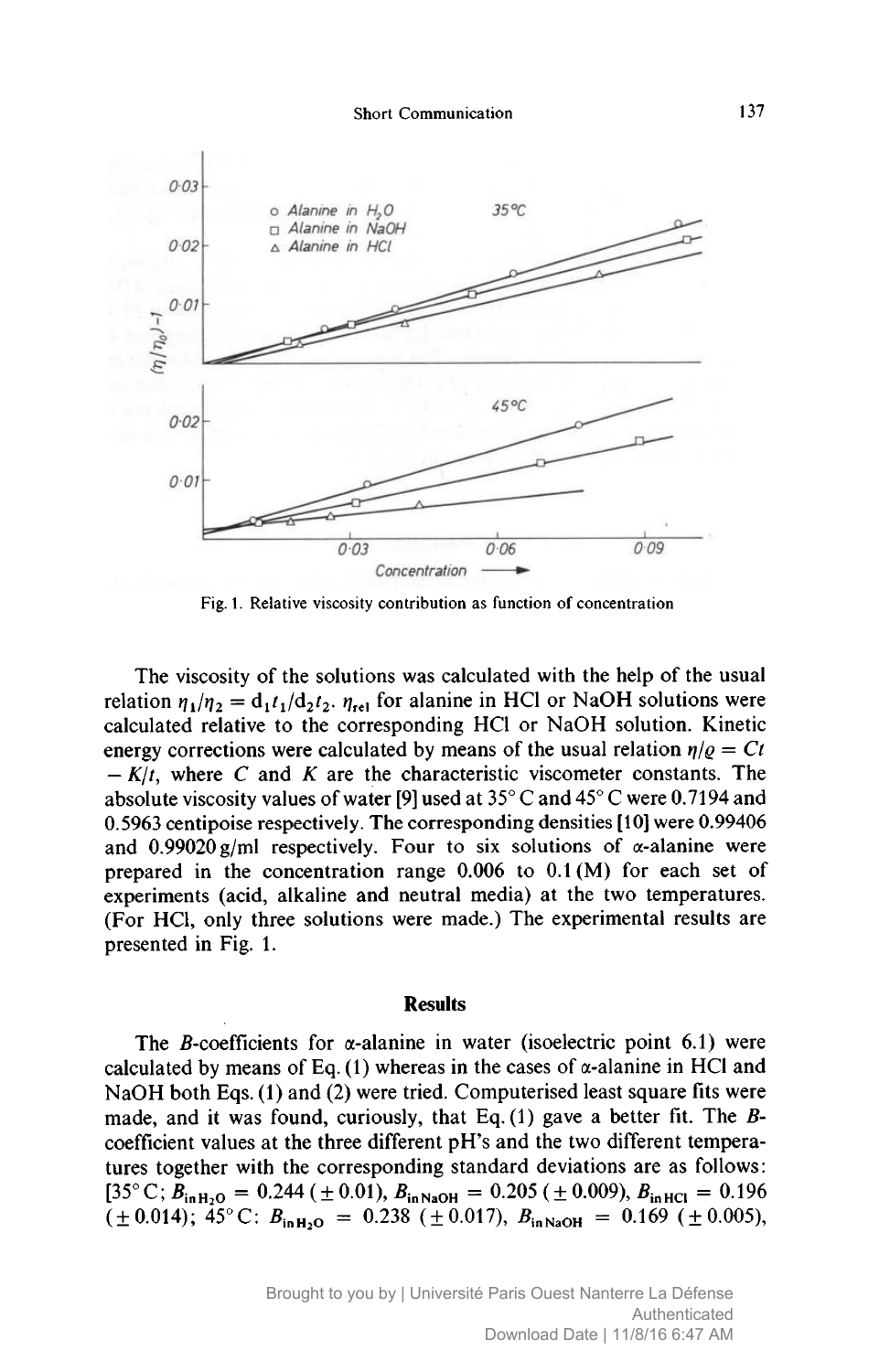$B_{\text{in HCl}} = 0.079 \ (\pm 0.001)$ . The  $B_{\text{ion}}$  values at 35° C for the cationic and anionic forms of alanine have been calculated on the basis of the usual assumption  $(B<sub>K</sub> + B<sub>C1</sub>$  at all temperatures [11]) using the *B*-coefficient values of KCl [12] and NaCl [13] at 35°C ( $B_{\text{anion}} = 0.120$ ;  $B_{\text{cation}} = 0.191$ ).

The B-coefficient obtained for  $\alpha$ -alanine in water at 35°C (0.244) is slightly greater than that obtained by Mason, Kampmeyer and Robinson [14] (0.236) at the same temperature. A similar discrepancy for  $\beta$ -alanine at 25° C was also noted by Devine and Lowe [2] between their results and those of Mason, Kampmeyer and Robinson. The temperature coefficient of  $\alpha$ -alanine as found by us agrees with the trend as obtained by M.K.R. for the same salt between the temperature range  $25^{\circ} - 35^{\circ}$  C. The temperature dependence of the  $B$ -coefficient for  $\beta$ -alanine as found by Devine and Lowe shows a reverse trend as compared with that found by M.K.R.

## **Discussion**

It is interesting to note that the  $B$ -coefficient of the dipolar ion is always larger than those of the other two ionic forms at both the temperatures. According to Gurney [15], dipolar ions, in general, possess <sup>a</sup> stronger field compared to that associated with the fields of two small separate ions. So the relatively large field around the dipolar ion accounts for the largest Bcoefficient of alanine in aqueous solution. Laurence and Wolfenden [16] also observed the ß-coefficient of the acetate ion to be much larger than that of acetic acid in aqueous solution at 25° <sup>C</sup> and concluded the larger value of the acetate ion to be due to its order producing property. Thus in both these cases, the charge factor actually plays the dominant role in influencing the Bcoefficient since the size remains sensibly constant.

The calculated  $(AE^* - AE_0^*)$  values for alanine at the three different pH's are all found to be positive (141.5 cal/mol in water, 593.9 cal/mol in NaOH, 1948.0 cal/mol in HCl), and it is interesting to note that the dipolar ion has the lowest value. This phenomenon can be explained in the following manner. As the temperature increases relative loosening of water structure around the dipolar ion is less presumably due to its stronger field compared to the weaker field ofthe other two molecular ions in the above temperature range. All these ions with positive  $\vec{B}$ -coefficient and positive energy of activation may be included in the category of class I ions as proposed by Nightingale [17].

Nightingale and Kuecker [5] during their investigations of the effect of ionic charge on the viscosity  $B$ -coefficient of substituted chloroamminoplatinum salts in aqueous solution in the temperature range  $20^{\circ} - 30^{\circ}$ C observed the ionic *B*-coefficient for most of the larger ions  $(r > 4 \text{ Å})$  to be independent of the ionic charge. (Aperipheral hydration with positive energy of activation for viscous flow; classIV ions.) On the other hand, the Bcoefficients for smaller ions with crystal radii in the range  $0.6 - 1.1$  Å